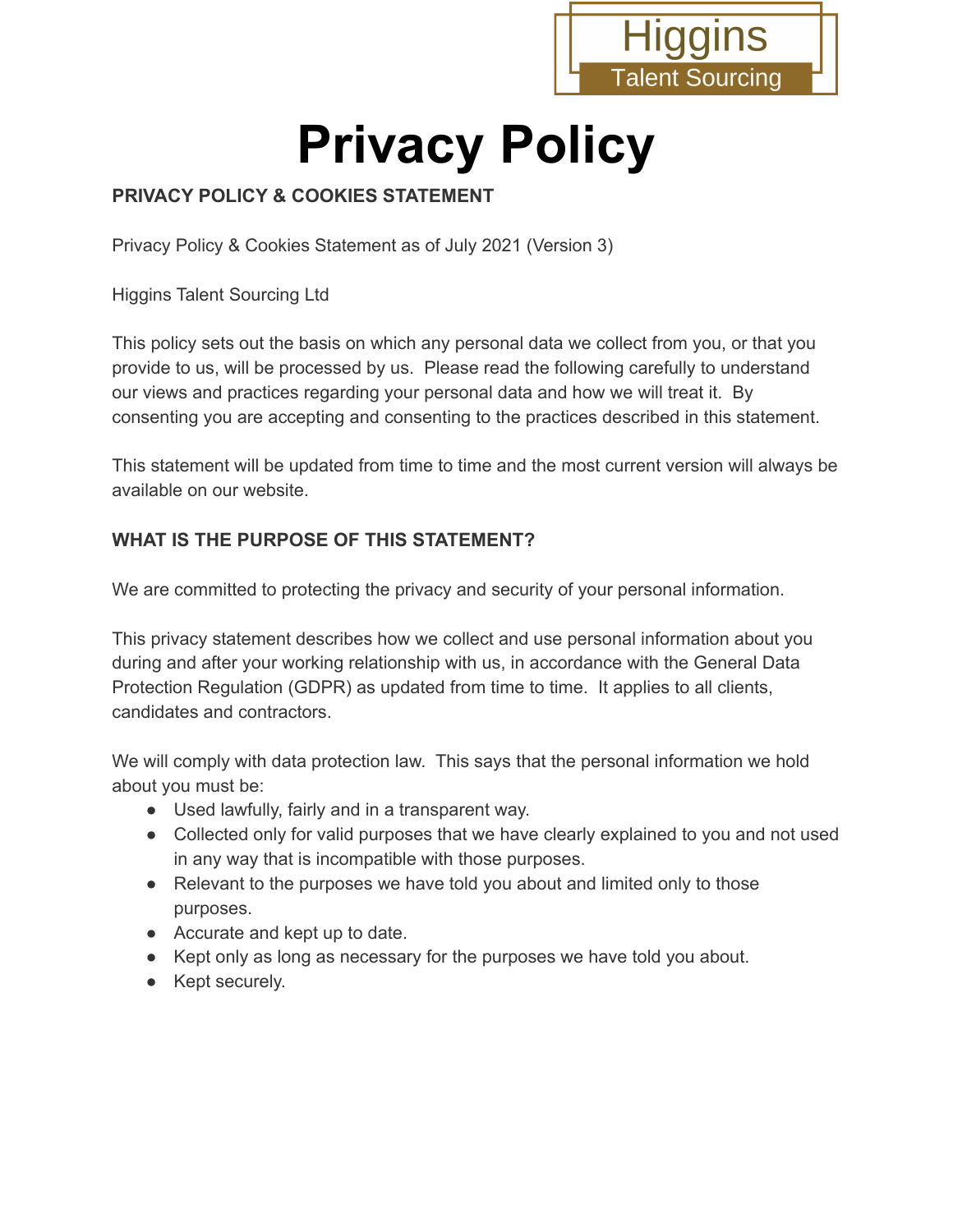

## **1). OUR LEGAL BASIS FOR USING YOUR PERSONAL DATA**

For prospective candidates, candidates, contractors, referees and clients, we will only collect, store, use, process, transfer and disclose personal data in so far as it is necessary for our legitimate interests in that we need the information in order to assess suitability for potential roles, to find potential candidates and to contact clients and referees.

For clients we may also rely on the need for us to perform a contract for you, for example in contacting you to discuss relevant vacancies and suitable candidates.

In the event that we need to collect and hold special category personal data about you such as health information that you or others provide about you we always ask for your consent before undertaking such processing, please see below.

## **2). WHAT PERSONAL DATA WILL WE COLLECT FROM YOU?**

We may collect, store and process the following categories of personal data:

2.1. Personal data you give us

You may give us personal data by filling in forms on our site or by corresponding with us by phone, e-mail or otherwise. This includes information you provide when you register to use our site, subscribe to our service, submit your CV to us and when you report a problem with our site. Throughout your dealings with us, calls may also be monitored for training and quality purposes.

Here are some examples of the type of personal data you may give us:

- personal contact details such as name, title, addresses, telephone numbers, and personal email addresses;
- date of birth;
- gender;
- next of kin and emergency contact information;
- National Insurance number;
- bank account details, payroll records and tax status information;
- recruitment information (including copies of right to work documentation, references and other information included in a CV or cover letter or as part of the application process);
- employment history including job title, employer name, dates / duration of employment, duties, achievements
- results of HMRC employment status check; and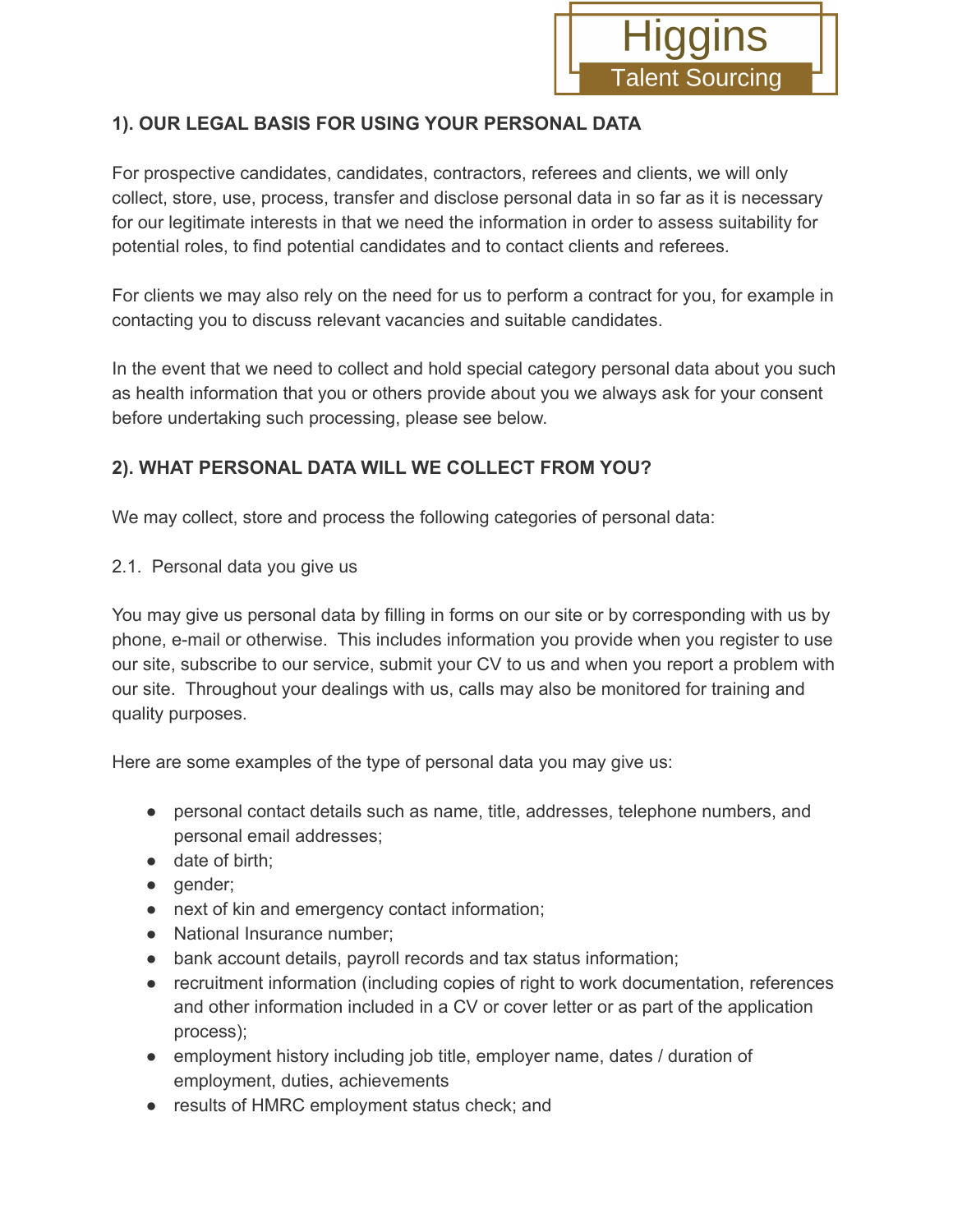• details of your interest in and connection with the intermediary through which your services are supplied.

#### 2.2. Special category personal data

We may collect, and process special category or more sensitive personal data only so far as is necessary to ensure we conform to legal or contractual requirements, such as equal opportunities laws or obligations imposed upon us by our clients (to enable them to comply with their own legal requirements). Special category data is any of the following:

- information about your race or ethnicity, religious beliefs, sexual orientation and political opinions;
- trade union membership;
- Information about your health and
- information about criminal convictions and offences.

#### 2.3. Information automatically collected

We may also collect the following type of personal data when you visit our site(s):

technical information, including the internet protocol (IP) address used to connect your computer to the internet, your login information, browser type and version, time zone setting, browser plug-in types and versions, operating system and platform; and

information about your visit, including the full uniform resource locators (URL) clickstream to, through and from our site (including date and time); page response times, download errors, length of visits to certain pages, page interaction information (such as scrolling, clicks, and mouse-overs), methods used to browse away from the page and any phone number used to call our consultants.

For more information about the data we collect from you when you visit our site(s), please see below section on our cookie policy.

#### 2.4. Personal data we receive from other sources

We may receive personal data about you if you use any of the other sites we operate or the other services we provide. We also work closely with third parties (including, for example, business partners, sub-contractors in technical, payment and delivery services, advertising networks, analytics providers, search information providers, and credit reference agencies) and may receive information about you from them.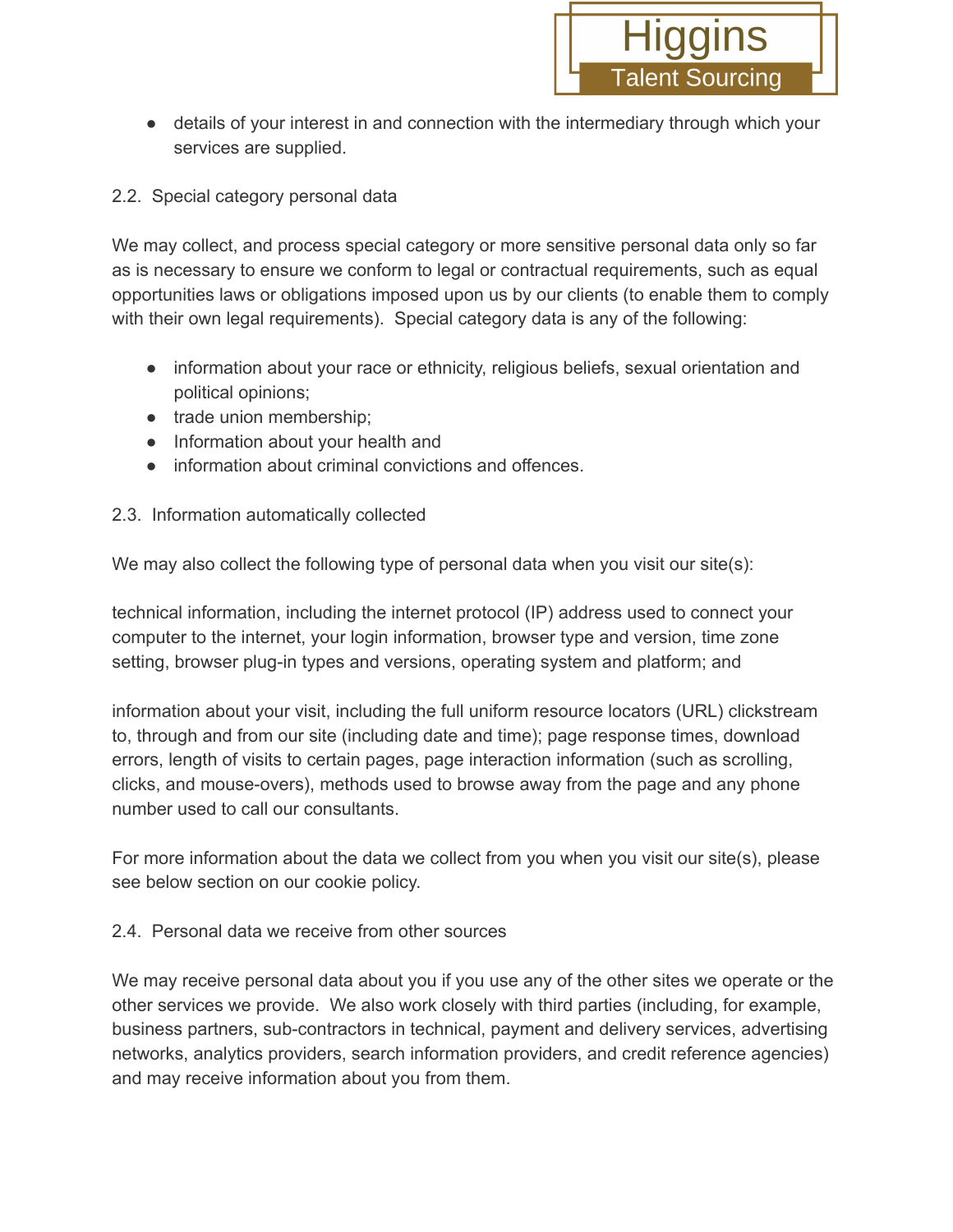

We use Social Media (including LinkedIn), job boards (and their affiliate partners) and web based search tools as sources of personal data for recruitment purposes. We may also receive information about you by word of mouth, for example by a recommendation from a friend, former or current employer(s) or former or current colleague(s), and occasionally we will use guess work to find out your contact information.

## **3). HOW WILL WE USE YOUR PERSONAL DATA?**

We will only use your personal data when the law allows us to. Most commonly, we will use your personal data in the following circumstances:

- to make it (including your CV) available to our consultants in connection with the recruitment process, unless you request otherwise;
- if you have applied for a job the information you provide, including your CV identifying you by name, will be used to determine your suitability for the position and, if applicable, in determining terms of employment or engagement;
- in management information used to monitor recruitment initiatives and equal opportunities policies;
- if your application is progressed further, details may be disclosed to third parties (such as educational institutions, present and past employers, our employees and directors, credit reference agencies, insurance companies etc.) for reasons such as the verification of, or obtaining extra, information or providing you with a quote for insurances should this be required;
- for the purposes of ensuring the validity of right to work documents and other ID your details may be disclosed to an identity verification company who will conduct a soft credit check as part of the verification. This check, although present on your credit file, will not affect your credit score;
- we may also try to find you employment or work with alternative clients and may, therefore, disclose your details to other prospective employers and clients in connection with the recruitment process (which for these purposes includes the process of gaining employment and any ongoing administrative process involved, unless you tell us otherwise);
- if required by law or for the purposes of our business requirements (e.g. to auditors or third party service suppliers);
- to provide you with information about other services and opportunities we offer that are similar to those that you have already enquired about;
- to contact you about industry and sector specific information that might be of interest to you;
- For marketing & research purposes in relation to recruitment and business activities;
- to deal with legal disputes involving you, or other employees, workers, contractors or clients, including accidents at work;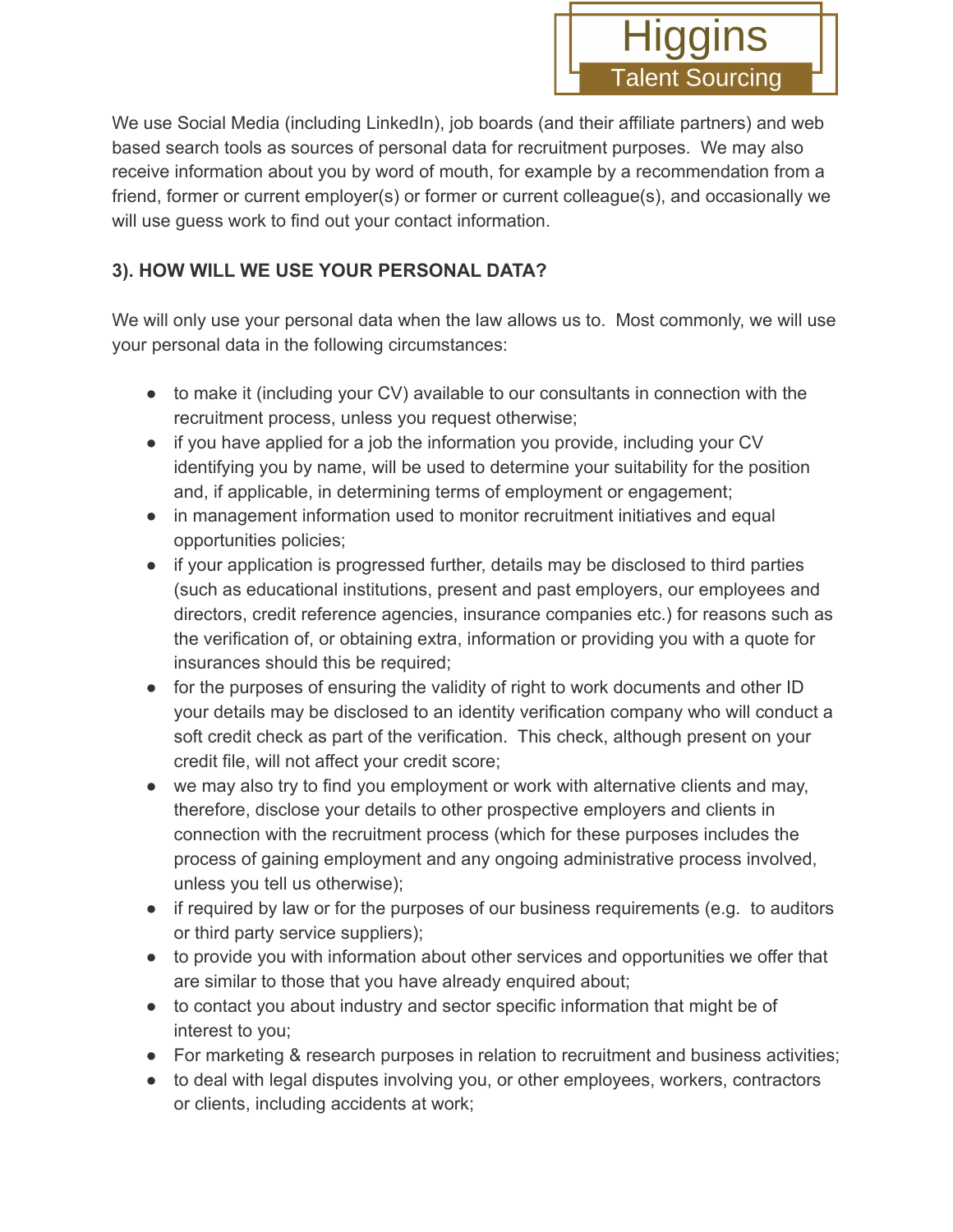

- to notify you about changes to our service;
- to pay you and, if you are an employee or deemed employee for tax purposes, deduct tax and National Insurance contributions (NICs);
- to administer our site and for internal operations, including troubleshooting, data analysis, testing, research, statistical and survey purposes;
- to improve our site to ensure that content is presented in the most effective manner for you and for your computer;
- to allow you to participate in interactive features of our service, when you choose to do so;
- to personalise the content displayed on our website in order to present you with more relevant jobs and content based on your interests;
- as part of our efforts to keep our site safe and secure;
- to measure or understand the effectiveness of advertising we serve to you and others, and to deliver relevant advertising to you; and
- to make suggestions and recommendations to you and other users of our site about services that may interest you or them.

# **4). HOW WILL WE SHARE OR DISCLOSE YOUR PERSONAL DATA?**

Most commonly, we will share your personal data with members of Higgins Talent Sourcing Ltd. This is to enable us to provide you with the best service possible, and to benefit from our specialist knowledge and experience.

Additionally, we may share your personal data with selected third parties including:

- prospective employers and/or clients for the purposes of assessing your suitability, even where those prospective employers and/or clients wish to remain anonymous until later in the recruitment process;
- relevant third-party partners, including job boards and payroll service providers;
- insurance companies that require the data to contact you with a quote for business insurances (where appropriate);
- advertisers and advertising networks that require the data to select and serve relevant adverts to you and others;
- analytics and search engine providers, some of which may be overseas, that assist us in the improvement and optimisation of our site and with the verification of placements; and
- identity verification companies for the purpose of validating right to work documents and ID documents;
- in the event that we sell or buy any business or assets, in which case we may disclose your personal data to the prospective seller or buyer of such business or assets;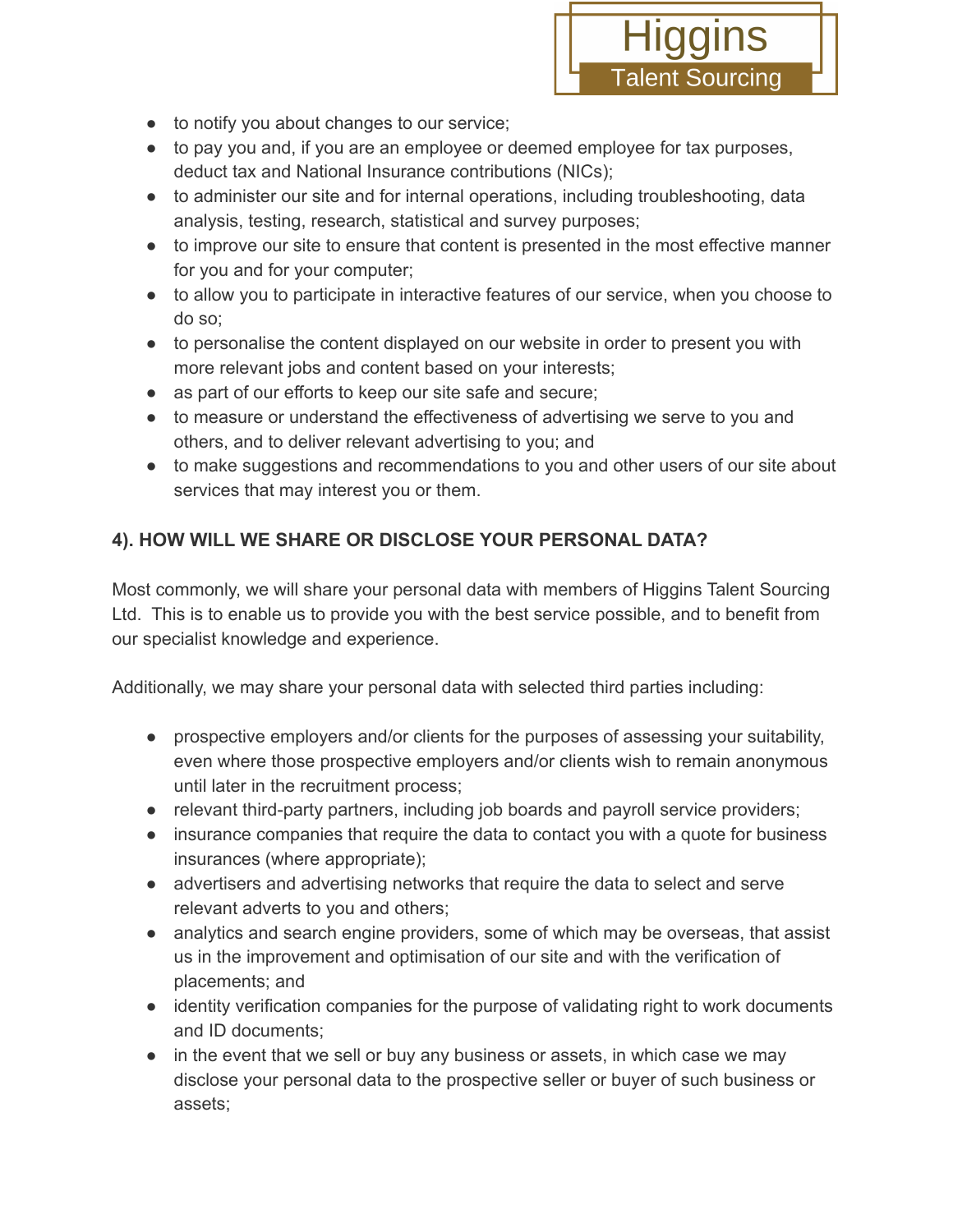- if we or one of our subsidiaries has substantially all of its assets acquired by a third party, in which case personal data held by it about its candidates and clients will be one of the transferred assets; and
- if we are under a duty to disclose or share your personal data in order to comply with any legal obligation, or in order to enforce or apply our terms of use and other agreements, or to protect the rights or property of our, our customers' or others' safety.

# **5). WHERE IS YOUR PERSONAL DATA STORED?**

All information you provide to us is stored on our secure servers and is protected using industry standard Secure Layer (SSL) Encryption Technology.

We will do our best to protect your personal data, although as the transmission of information via the internet is not completely secure we cannot guarantee the security of your data transmitted to our site; any transmission is at your own risk. Once we have received your information, we will use strict procedures and security features to try to prevent unauthorised access, misuse or loss.

If you suspect any unauthorised access to or misuse or loss of your data, please contact us immediately via contact@higginstalentsourcing.com or +44 (0) 7415 061 809.

# **6). HOW LONG DO WE KEEP YOUR PERSONAL DATA?**

We keep your personal data in accordance with the following data retention periods:

Candidate personal data – 5 years since the last contact with you, where contact means addition of your personal data to our database, placement into a role or there is a record of verbal or written communication with you. Candidates includes applicants for all vacancies we advertise, including permanent, part-time and temporary positions with any of our clients. This also includes individuals put forward by any of our clients.

Contractor financial data – 7 years following the date of last payment made. Contractors includes any Candidate who we have placed and made a payment to.

We will endeavour to permanently erase your personal data once it reaches the end of its retention period or where we receive a valid request from you to do so. However, some of your data may still exist within our systems. For our purposes, this data will be put beyond use, meaning that while it still exists on a system, it cannot be readily accessed by operational systems, processes or staff.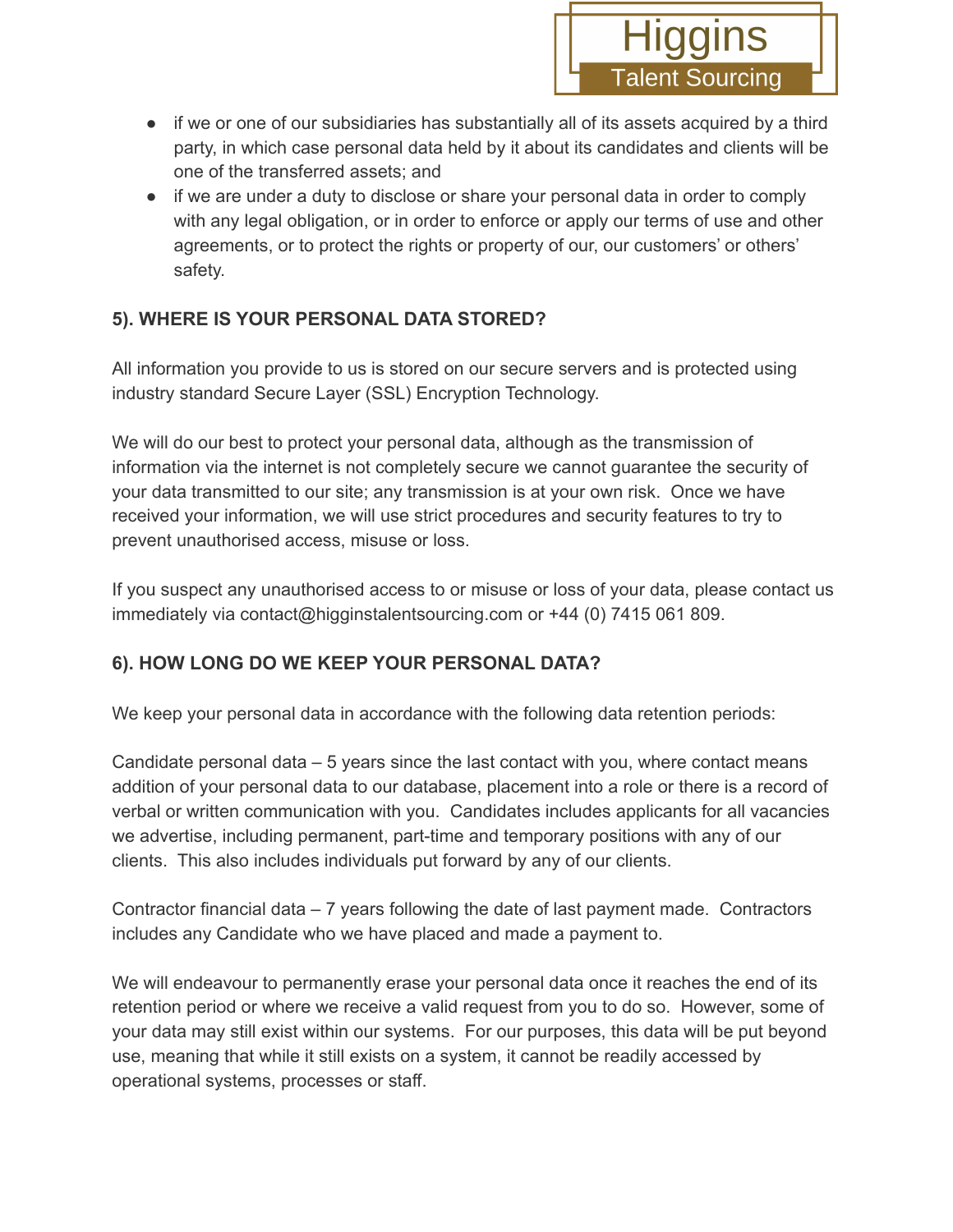

## **7). USE OF AUTOMATED PROFILING TOOLS**

We do not carry out any automated profiling in our recruitment process.

## **8). TRANSFER OF DATA OUTSIDE OF THE EEA**

Your personal data may be transferred outside of the EEA (comprising of EU member states plus Norway, Iceland and Liechtenstein) in the following circumstances:

- to third parties (such as advisers, outsourced administration support partner or other suppliers to Higgins Talent Sourcing);
- to overseas clients;
- to clients within your country who may, in turn, transfer your data internationally; and
- to a cloud-based storage provider and CRM/database.

We want to make sure that your personal data is stored and transferred in a way which is secure. We will therefore only transfer data outside of the EEA where it is compliant with data protection legislation and the means of transfer provides adequate safeguards in relation to your data, for example:

- by way of data transfer agreement, incorporating the current standard contractual clauses adopted by the European Commission for the transfer of personal data by data controllers in the EEA to data controllers and processors in jurisdictions without adequate data protection laws;
- transferring your data to a country where there has been a finding of adequacy by the European Commission in respect of that country's levels of data protection via its legislation;
- where it is necessary for the conclusion or performance of a contract between ourselves and a third party and the transfer is in your interests for the purposes of that contract (for example, if we need to transfer data outside the EEA in order to meet our obligations under that contract if you are a client of ours); or
- where you have consented to the data transfer.

# **9). ACCESS TO AND CORRECTION OF YOUR INFORMATION**

#### 9.1 YOUR DUTY TO INFORM US OF CHANGES

It is important that the personal data we hold about you is accurate and current. Please keep us informed if your personal information changes during your working relationship with us.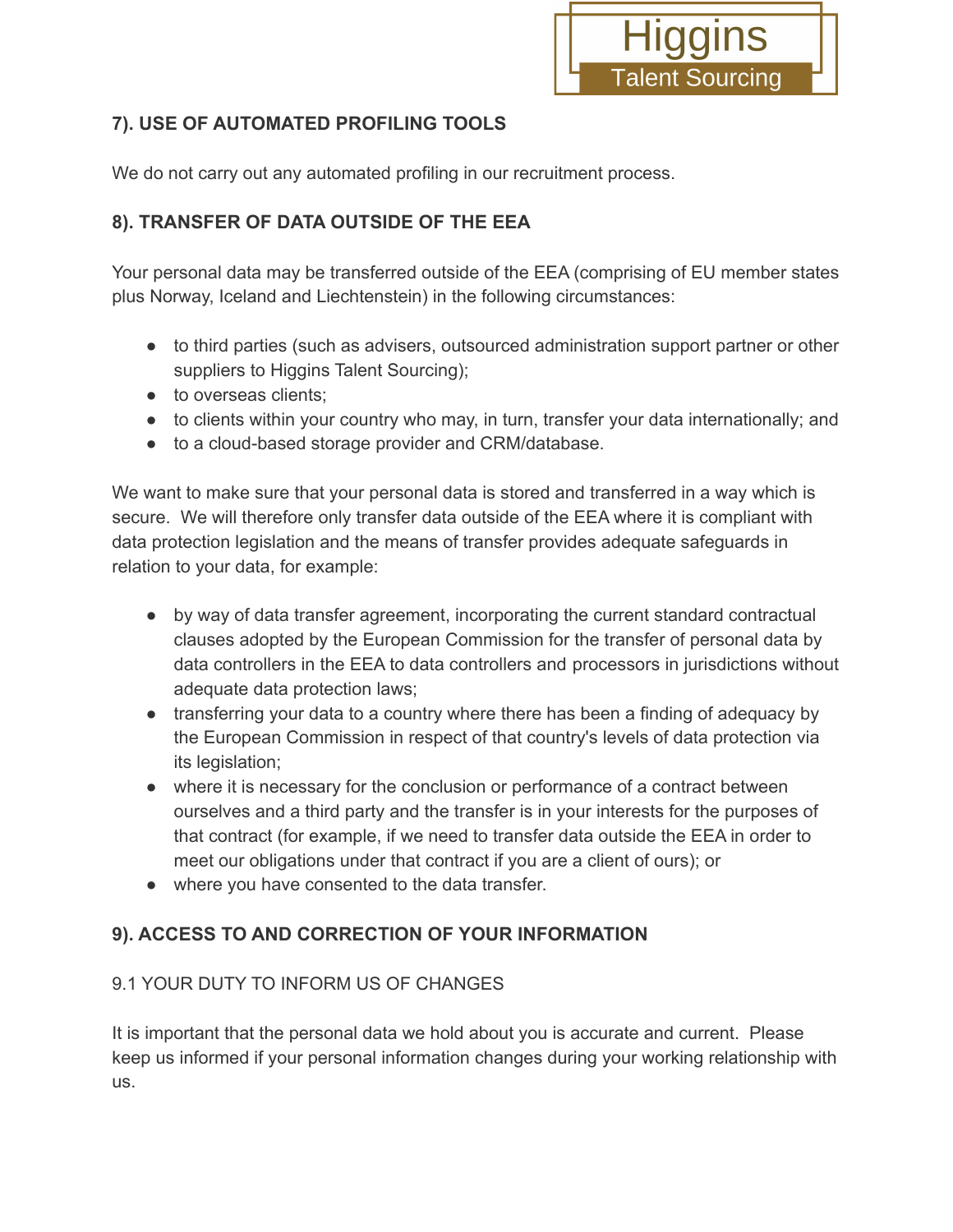

#### 9.2 YOUR RIGHTS IN CONNECTION WITH PERSONAL DATA

Under certain circumstances, by law you have the right to:

- request correction of the personal data that we hold about you. This enables you to have any incomplete or inaccurate information we hold about you corrected;
- request erasure of your personal information. This enables you to ask us to delete or remove personal data where there is no good reason for us continuing to process it. You also have the right to ask us to delete or remove your personal data where you have exercised your right to object to processing (see below);
	- Upon a request for deletion we will ask you if you want to be permanently excluded from being processed by us. If you request this we will add you to our 'Do Not Contact' list, and will do our upmost efforts to ensure we do not contact you again. Otherwise we will also delete any trace of your deletion request and as such, may discover information about you at a later date via one of the sources outlined above in section 2
- object to processing of your personal data where we are relying on a legitimate interest (or those of a third party) and there is something about your particular situation which makes you want to object to processing on this ground. You also have the right to object where we are processing your personal data for direct marketing purposes;
- request the restriction of processing of your personal information. This enables you to ask us to suspend the processing of personal data about you, for example if you want us to establish its accuracy or the reason for processing it; and
- request the transfer of your personal data to another party.

If you want to verify, correct or request erasure of your personal information, object to the processing of your personal data, or request that we transfer a copy of your personal data to another party, please email contact@higginstalentsourcing.com.

You also have the right to:

- request access to your personal data (commonly known as a "data subject access request"). This enables you to receive a copy of the personal data we hold about you and to check that we are lawfully processing it.
- If you want to access your personal data, please email contact@higginstalentsourcing.com with the subject "Privacy Policy" and the body of the email detailing what information you require and confirming your full name and postal address as a way of confirming your identity.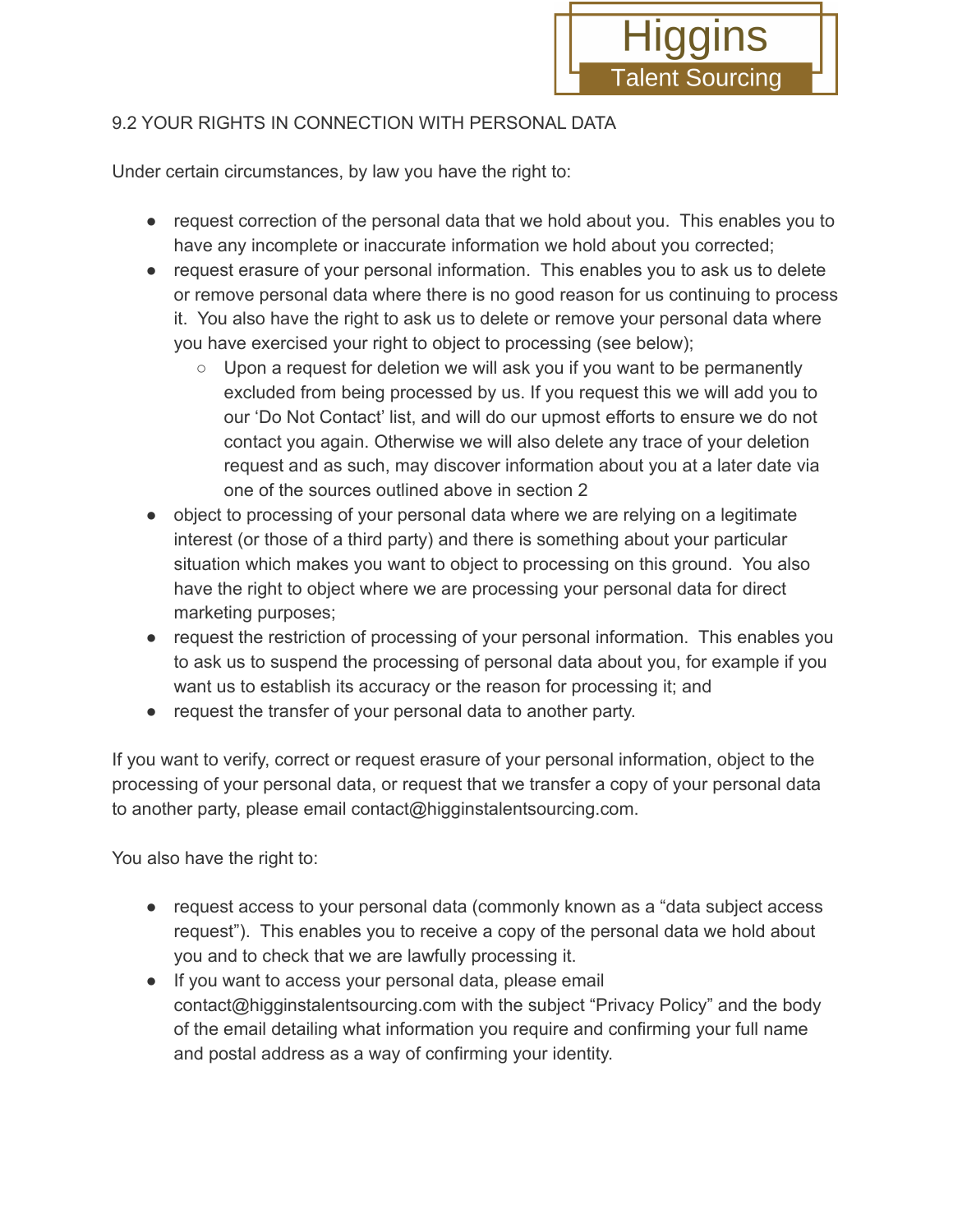

We will confirm with you what the response date will be, which will usually be within one month. We are entitled to refuse the request if it is deemed excessive, a repetition of a previous request or if we suspect the request received may be fraudulent.

#### **10). CHANGES TO OUR PRIVACY STATEMENTS**

Any changes we may make to our privacy statement in the future will be posted on this page and, where appropriate, notified to you by e-mail. Please check back frequently to see any updates or changes to our privacy statement.

## **11). LINKS TO OTHER SITES**

Our site may, from time to time, contain links to and from the sites of our partner networks, advertisers and affiliates. If you follow a link to any of these sites, please note that these sites have their own privacy policies and that we do not accept any responsibility or liability for these policies. Please check these policies before you submit any personal data to these sites.

#### **12). PASSWORDS**

Where we have given you (or where you have chosen) a password which enables you to access certain parts of our site, you are responsible for keeping this password confidential. We ask you not to share a password with anyone.

#### **14). COOKIE POLICY**

Our sites use cookies to distinguish you from other users of our sites. This helps us to provide you with a good experience when you browse our sites and also allows us to improve our sites. By continuing to browse our sites, you are agreeing to our use of cookies.

A cookie is a small text file that is stored by your browser on your device or the hard drive of your computer, if you agree. Cookies contain information that is transferred to your computer's hard drive or device.

We use the following cookies:

• essential cookies: these are cookies that are required for the operation of our site. They include, for example, cookies that enable you to log into secure areas of our site;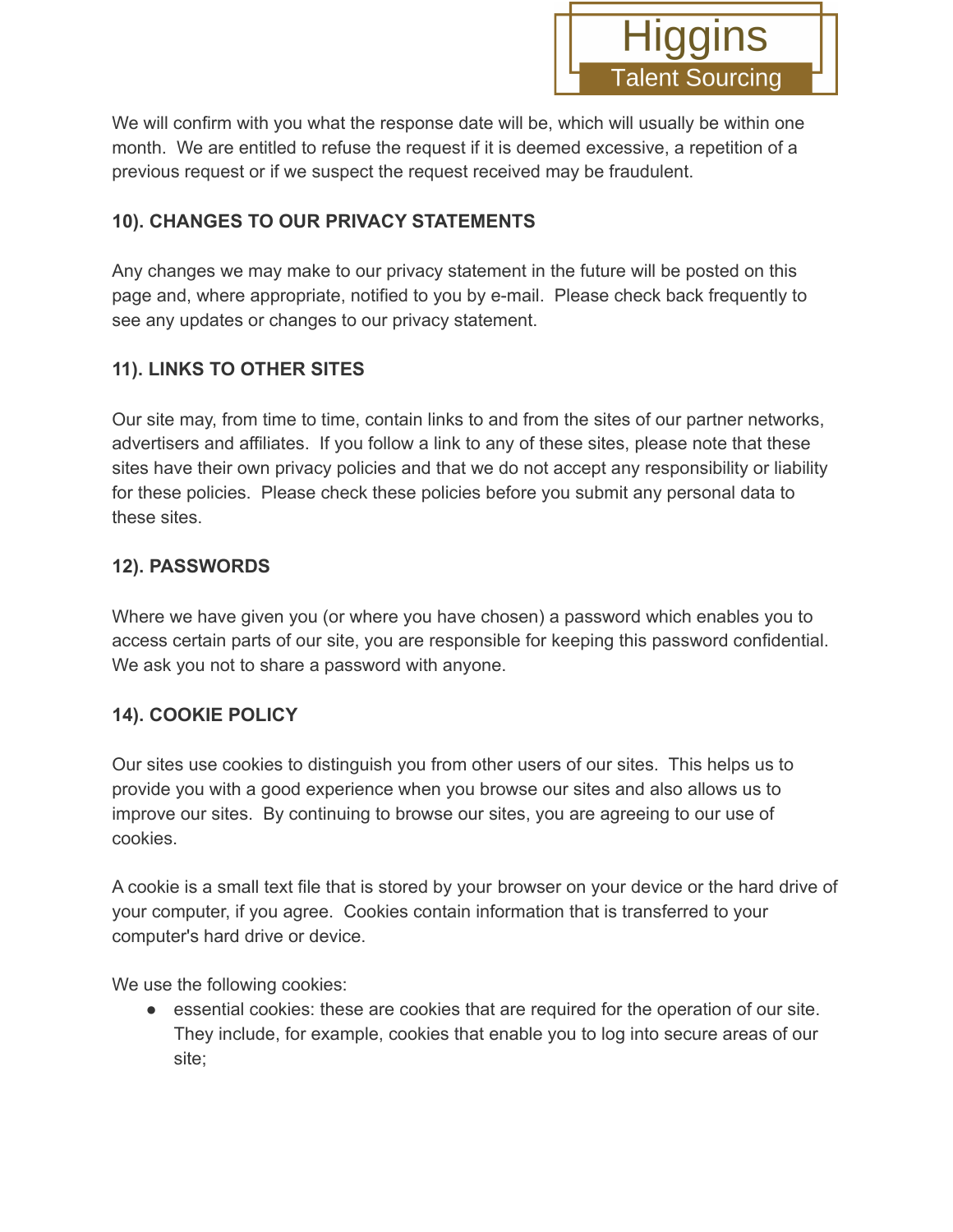- analytical/performance cookies: they allow us to recognise and count the number of visitors and to see how visitors move around our site when they are using it. This helps us to improve the way our site works, for example, by ensuring that users are finding what they are looking for easily;
- functionality cookies: these are used to recognise you when you return to our site. This enables us to personalise our content for you, greet you by name and remember your preferences (for example, your choice of region); and
- targeting cookies: these cookies record your visit to our site, the pages you have visited and the links you have followed. We will use this information to make our site and the advertising displayed on it more relevant to your interests. We may also share this information with third parties for this purpose.

You may block cookies by activating the setting on your browser that allows you to refuse the setting of all or some cookies. However, if you use your browser settings to block all cookies (including essential cookies) you may not be able to access all or parts of our site.

## **HOW WILL WE CONTACT YOU?**

We may contact you by phone, SMS or email.

You can update your contact preferences for Higgins Talent Sourcing by letting us know via contact@higginstalentsourcing.com.

Any changes to your preferences will be updated within 30 days of your request.

# **HOW CAN YOU CONTACT US?**

To contact us with any queries around data or this privacy statement, you can contact us in the following ways:

Post: Higgins Talent Sourcing, Worker Bee Offices, 18 Eastern Road, Romford, RM1 3PJ

Email: contact@higginstalentsourcing.com.

Please note we may keep a record of your communications to help us resolve any issues which you raise.

# **HOW CAN YOU CONTACT THE SUPERVISORY AUTHORITY?**

The supervisory authority in the UK is the Information Commissioner's Office (ICO). You can contact them in the following ways: